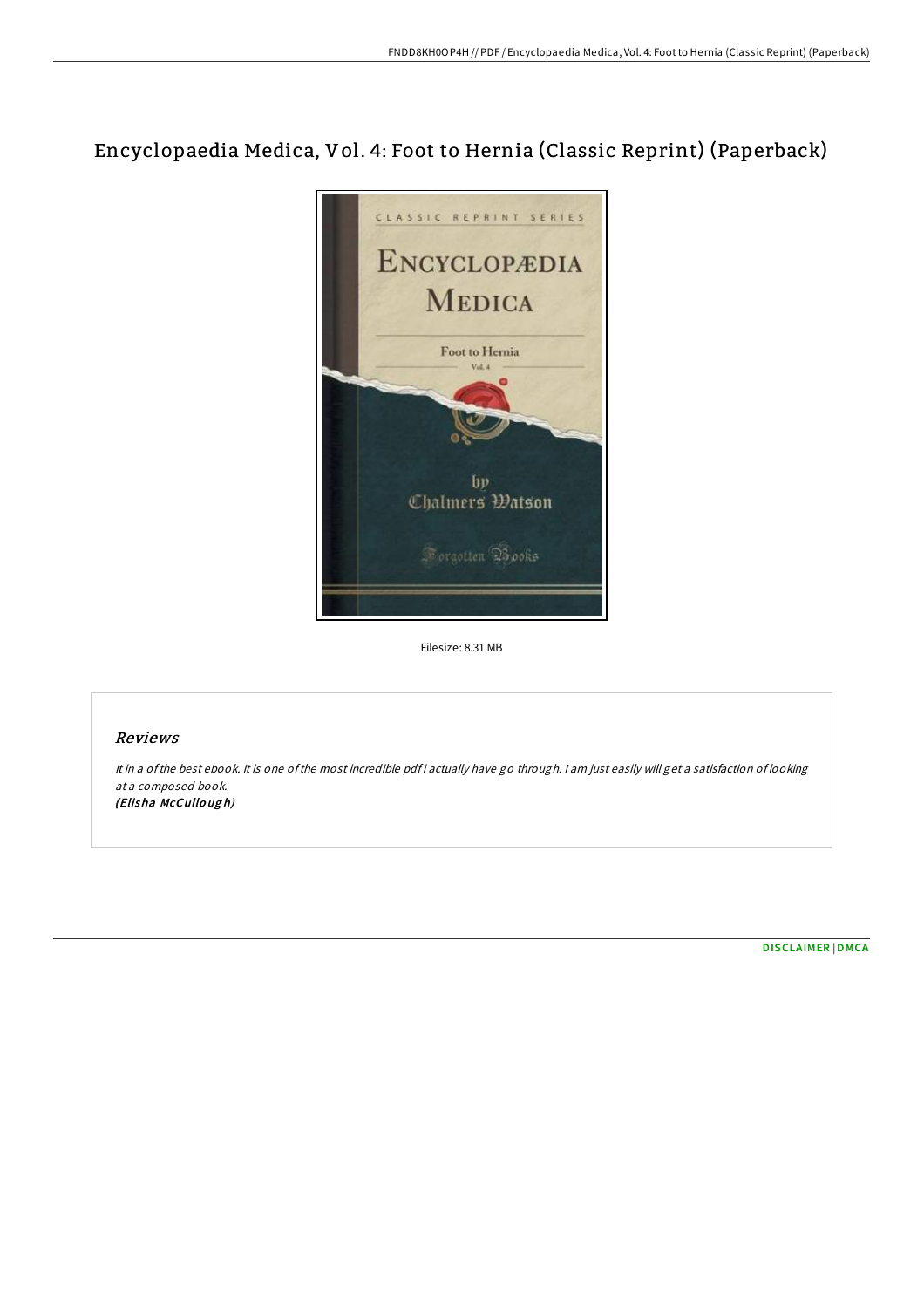## ENCYCLOPAEDIA MEDICA, VOL. 4: FOOT TO HERNIA (CLASSIC REPRINT) (PAPERBACK)



To read Encyclopaedia Medica, Vol. 4: Foot to Hernia (Classic Reprint) (Paperback) eBook, make sure you click the hyperlink below and save the document or get access to other information which might be related to ENCYCLOPAEDIA MEDICA, VOL. 4: FOOT TO HERNIA (CLASSIC REPRINT) (PAPERBACK) ebook.

Forgotten Books, United States, 2015. Paperback. Condition: New. Language: English . Brand New Book \*\*\*\*\* Print on Demand \*\*\*\*\*.Excerpt from Encyclopaedia Medica, Vol. 4: Foot to Hernia The number of cases recorded in the human subject probably falls far short of representing the actual figures, on account of the difficulty in many instances of making a correct diagnosis. The first case was recorded in 1695. Since then many epidemics have occurred in different countries, and more especially between 1862 and 1869 in this country, though even in 1884 over two hundred persons suffered from the disease in Dover. In Germany, a large number of cases are still recorded each year. Etiology. - The virus is contained in the saliva, the milk, urine, f ces, and skin secretions, and retains its vitality for months, even for a year. Since the secretions and dejections are infective, it has been observed that the disease spreads along the great trade routes from the east of Europe to the west, and along the railway trunk lines, healthy animals being contaminated by the cattle-trucks, stubbles, pastures, and byres that have sheltered the diseased, and by manure, litter, fodder that have been soiled by the infective secretions. The disease is also spread by the attendants upon the animals, milkers, cattle and sheep dealers, and others brought in contact with healthy stock, after having handled those suffering from foot and mouth disease. It is known that birds suffer from the disease, and these may assist in spreading the disease. The bacteria which have been found in connection with the disease possess merely an historic interest, and none of them represent the specific causal agent, which has not yet been discovered. Numerous bacteria have been found mainly in the vesicles: Micrococcus aphtharum (Rivolta and Nosotti), streptococci (Klein), Streptococcus involutus...

Read Encyclopaedia Medica, Vol. 4: Foot to Hernia (Classic [Reprint\)](http://almighty24.tech/encyclopaedia-medica-vol-4-foot-to-hernia-classi.html) (Paperback) Online  $\mathbf{r}$ Download PDF Encyclopaedia Medica, Vol. 4: Foot to Hernia (Classic [Reprint\)](http://almighty24.tech/encyclopaedia-medica-vol-4-foot-to-hernia-classi.html) (Paperback)